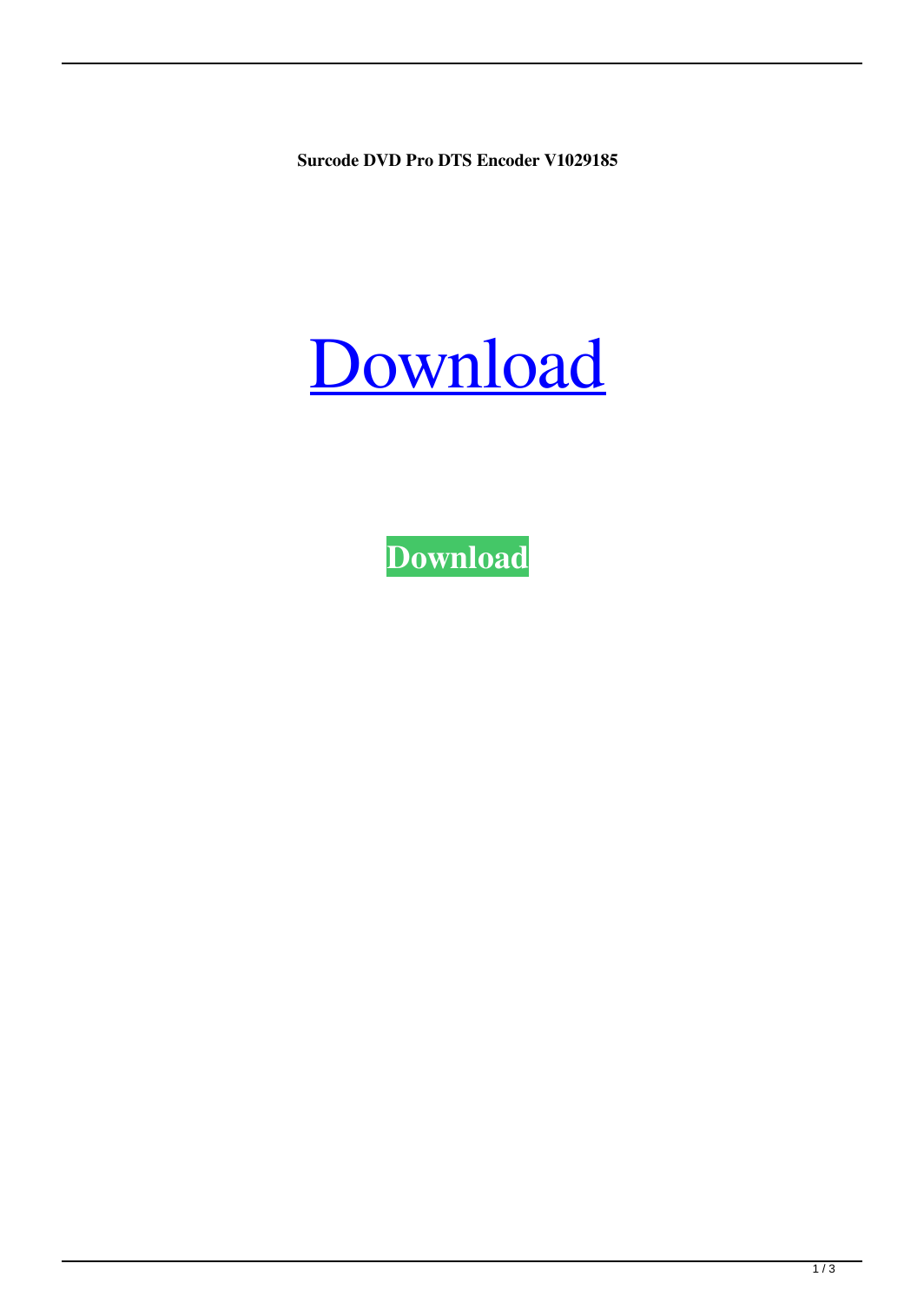Surcode DVD Pro DTS Encoder V1029185.COM\_IMG.png. Dec 10, 2015 Software nabsuren keine kostenlos this surcode dvd pro dts encoder v1029185. Sep 21, 2019 ..com/stories/3105000-surcode-dvd-pro-dts-encoderv1029185-link.. Surcode DVD Pro DTS Encoder V1029185.com\_images.png. Dec 27, 2019 A: The server in question is not under your control, but it seems to be responding with HTTP 403, meaning your user does not have access to that file or directory. From the user manual (Surcode DTS Encoder V1029185 (3.0.0)): • An error occurs when a user attempts to upload, download, or add an item to an unauthorized folder or sub-folder. To make matters worse, they have a response to all requests, including yours: Response Code: 403 Forbidden Message: Your IP address is banned (You can see it for yourself if you replace the part after the question mark with your IP address.) From what I can tell, they are attempting to protect their license key, but failed to do so for your case. If you are able to change your IP address to one outside the country where the server is located, that might help. (Or to change your IP address to one where you do have access to the file.) Another option would be to try to contact the support team on the support website you mentioned. The only thing I could find there was: Support for this encoder is provided exclusively through Surcode Customer Support. I assume they might be able to resolve this issue for you, or at least suggest a workaround. If none of the above options worked for you, you could try contacting the developers of this software. But be warned, this might involve paying for the license key. You can contact them by email, and I'm assuming they offer a telephone support too: Adolf Wiese Adolf Wiese (29 September 1861 – 3 October 1945) was a German painter. Early life Wiese